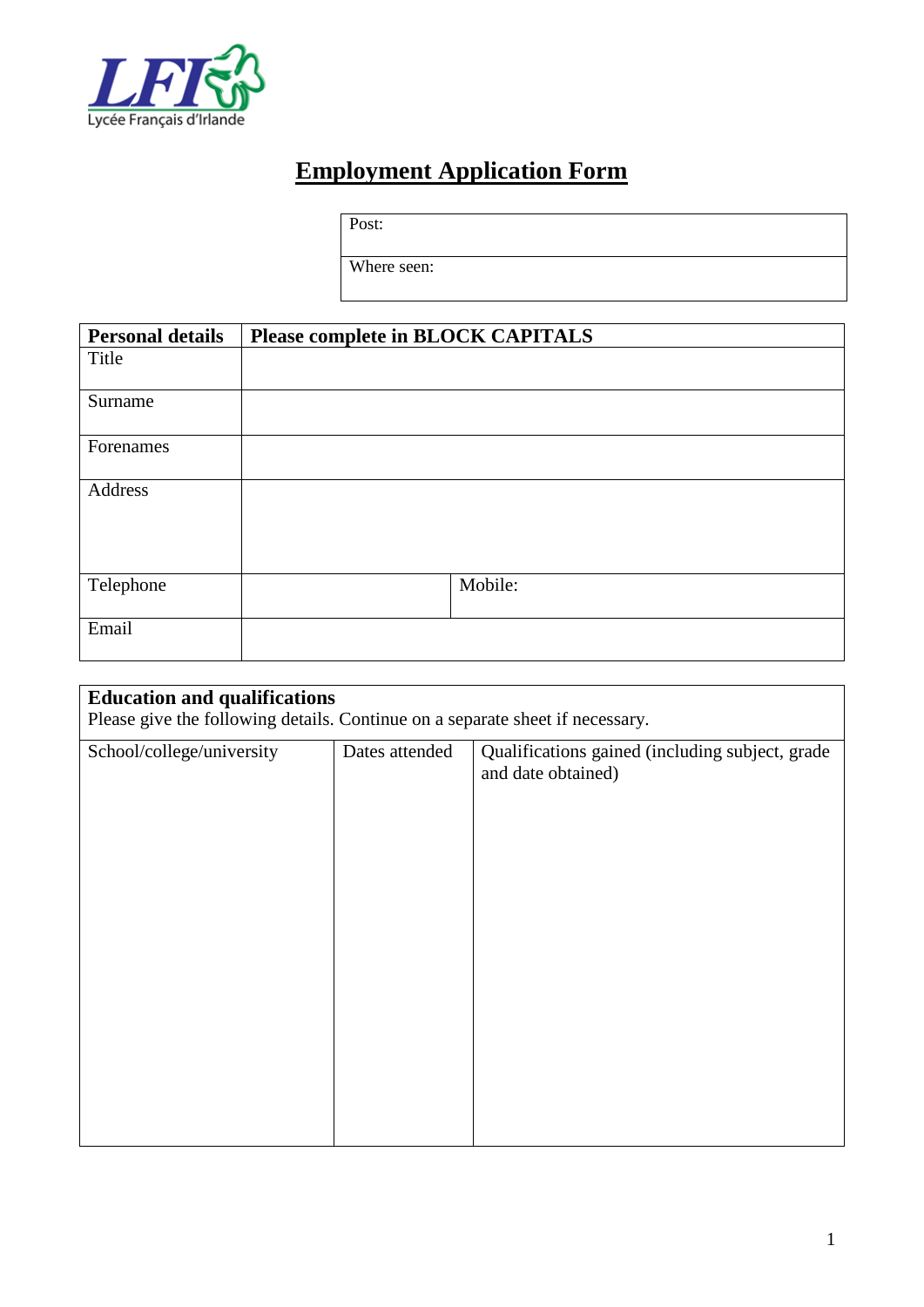

| <b>Employment</b>                  |  |
|------------------------------------|--|
| <b>Current or most recent post</b> |  |
| Employer/Address                   |  |
| Job Title                          |  |
| Duties                             |  |
| Rates of pay                       |  |
| Date employed from $-$ to          |  |
| Reason for leaving                 |  |

#### **Previous employment history**

Please give details of your previous work history beginning with the most recent. Continue on a separate sheet if necessary

| Dates |          | Name and address of Position held | Main duties |
|-------|----------|-----------------------------------|-------------|
|       | employer |                                   |             |
|       |          |                                   |             |
|       |          |                                   |             |
|       |          |                                   |             |
|       |          |                                   |             |
|       |          |                                   |             |
|       |          |                                   |             |
|       |          |                                   |             |
|       |          |                                   |             |
|       |          |                                   |             |
|       |          |                                   |             |
|       |          |                                   |             |
|       |          |                                   |             |
|       |          |                                   |             |
|       |          |                                   |             |
|       |          |                                   |             |
|       |          |                                   |             |
|       |          |                                   |             |
|       |          |                                   |             |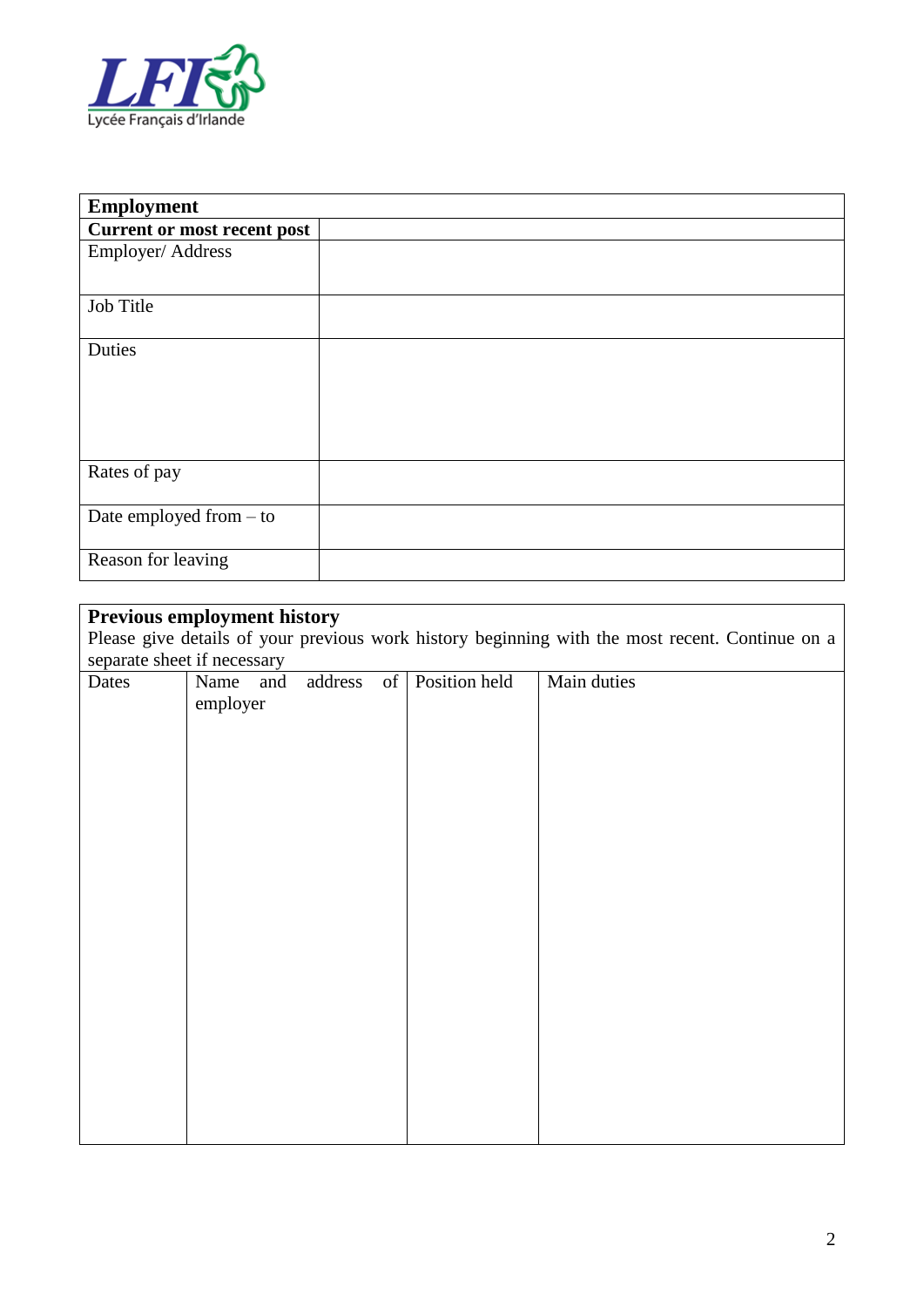

## **Other relevant information**

Please give your reasons for applying and explain how your experience, skills and training are relevant to the post in question. Please provide any additional information that you feel is relevant to your application. Continue on a separate sheet if necessary.